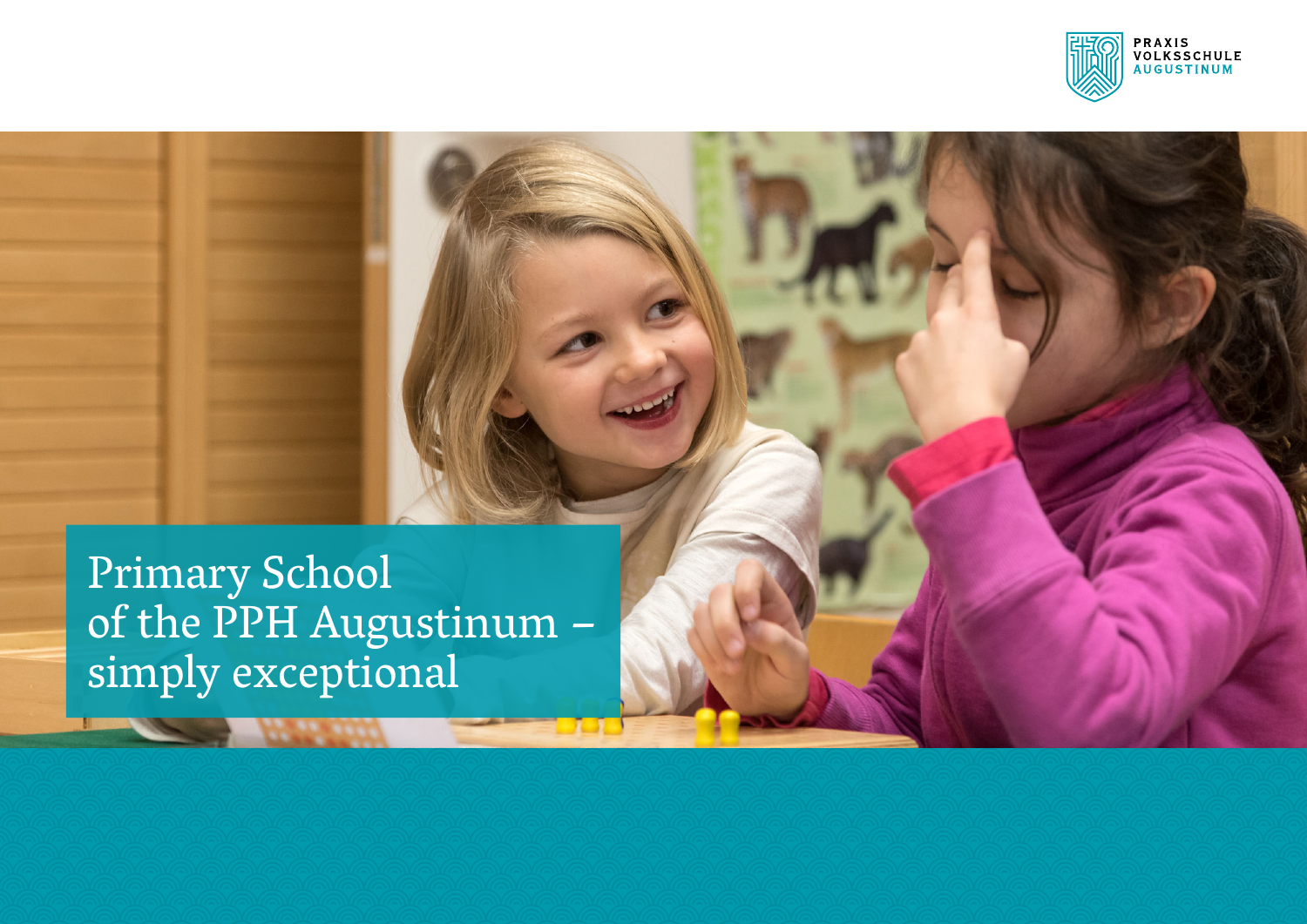# PRAXISVOI KSSCHULE DER PPH AUGUSTINUM

*The Partner School, connected to the Private University College of Teacher Education of the Diocese Graz-Seckau (Private Pädagogische Hochschule Augustinum), is under the authority of the Federal Ministry of Education, Science and Research as a federal school.*

# **Our school is a …**

- **1. compulsory school**
	- The child is our central focus
- Mixed-age classes
- Consolidated basic education for all students
- Different educational focuses (Montessori, Jenaplan, Inclusive Education)
- **2. partner school**
- Working environment for practical, pedagogical studies/research
- Preparation of fundamental, job-specific competences
- Development of practical experience NEW
- **3. networking school**
- Orientation towards current and future social needs
- Evaluation and scientific justification of teaching models
- Orientation towards neurobiological knowledge
- Individualization and competence orientation
- Place for inspiration and job-shadowing for students and pedagogues
- Cooperation with the PPH Augustinum, the Episcopal High School (Bischöfliches Gymnasium) and the Kindergarten in the Augustinum.
- As well external cooperations with the network "School on the Move", *atempo Graz* (a leading

inclusive social enterprise in Austria), School Assistant Service of *Lebenshilfe Austria* (an organization for learning difficulties and other disabilities)

#### **4. research school**

- Research environment for internal school development in cooperation with PPH Augustinum
- Publication of research results and reports

### **Main Focuses**

The Partner School of PPH Augustinum, a progressive education-based school, excels through three different proven main focuses:

- 1. Montessori Pedagogy since 1985
- 2. Jenaplan Pedagogy since 2007
- 3. Inclusive Education since 2010

## A central concern of all educational focuses is: **The child is our central focus!**

Our common, fundamental pedagogical approach can be summarized by the fact that we enable children to:

- maintain their enthusiasm, curiosity and joy in learning,
- provide spaces for experience into which we invite the children, inspire them and encourage



| <b>TYPE OF SCHOOL</b> |
|-----------------------|
| Primary School        |
| <b>ESTABLISHED</b>    |
| 1967                  |
| <b>STUDENTS</b>       |
| 165 (in 2022)         |
|                       |
| <b>STAFF</b>          |
| 24 (in 2022)          |

*Learn from yesterday, live for today, hope for tomorrow. The important thing is not to stop questioning.* ALBERT EINSTEIN 5)